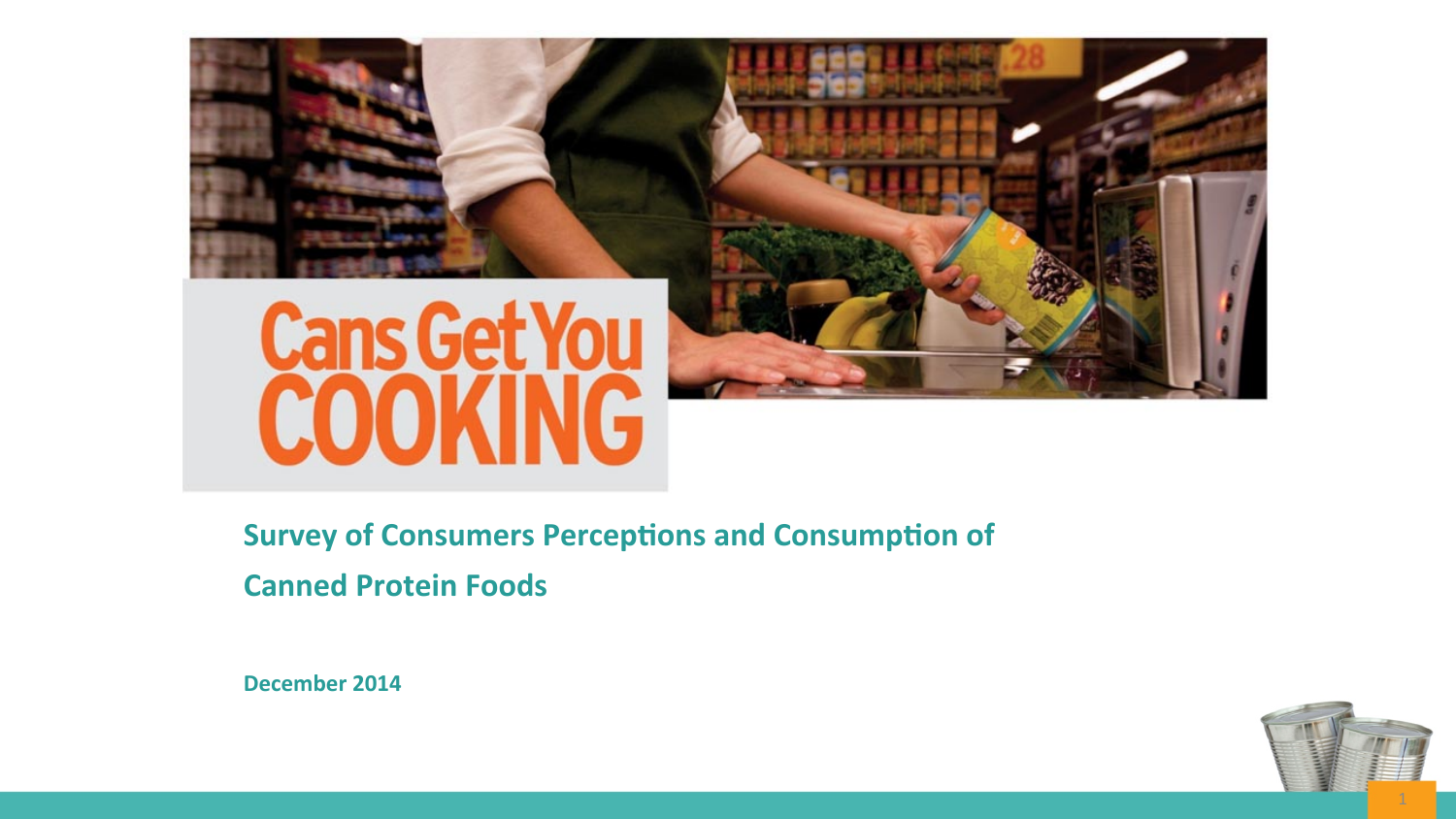### **Objectives & method**



- Objectives:
	- The Can Manufacturers Institute (CMI) has teamed with FoodMinds in an effort to show that canned proteins are a convenient and important part of consumer's diets.
	- CMI is interested in understanding how consumers use canned meats, poultry, fish and other protein sources, and the reasons consumers seek increased protein from fresh, canned and other forms.
- Methods:
	- In order to collect data that supports CMI objectives, a large-scale multi-region consumer quantitative on-line survey was executed
	- Toluna market research provided access to sample, assist in data collection, analysis and reporting
	- The sample was comprised of 1,076 adults who completed a survey regarding their perceptions and consumption behaviors of protein as a nutrient, and canned meats, poultry and seafood as convenient and great-tasting sources of protein at meal occasions throughout the day
	- Questions addressed general protein consumption, canned protein consumption, convenience of canned proteins and reasons for increased protein intake
	- All study procedure documents and questionnaires will be developed by FoodMinds working in collaboration with CMI and Toluna

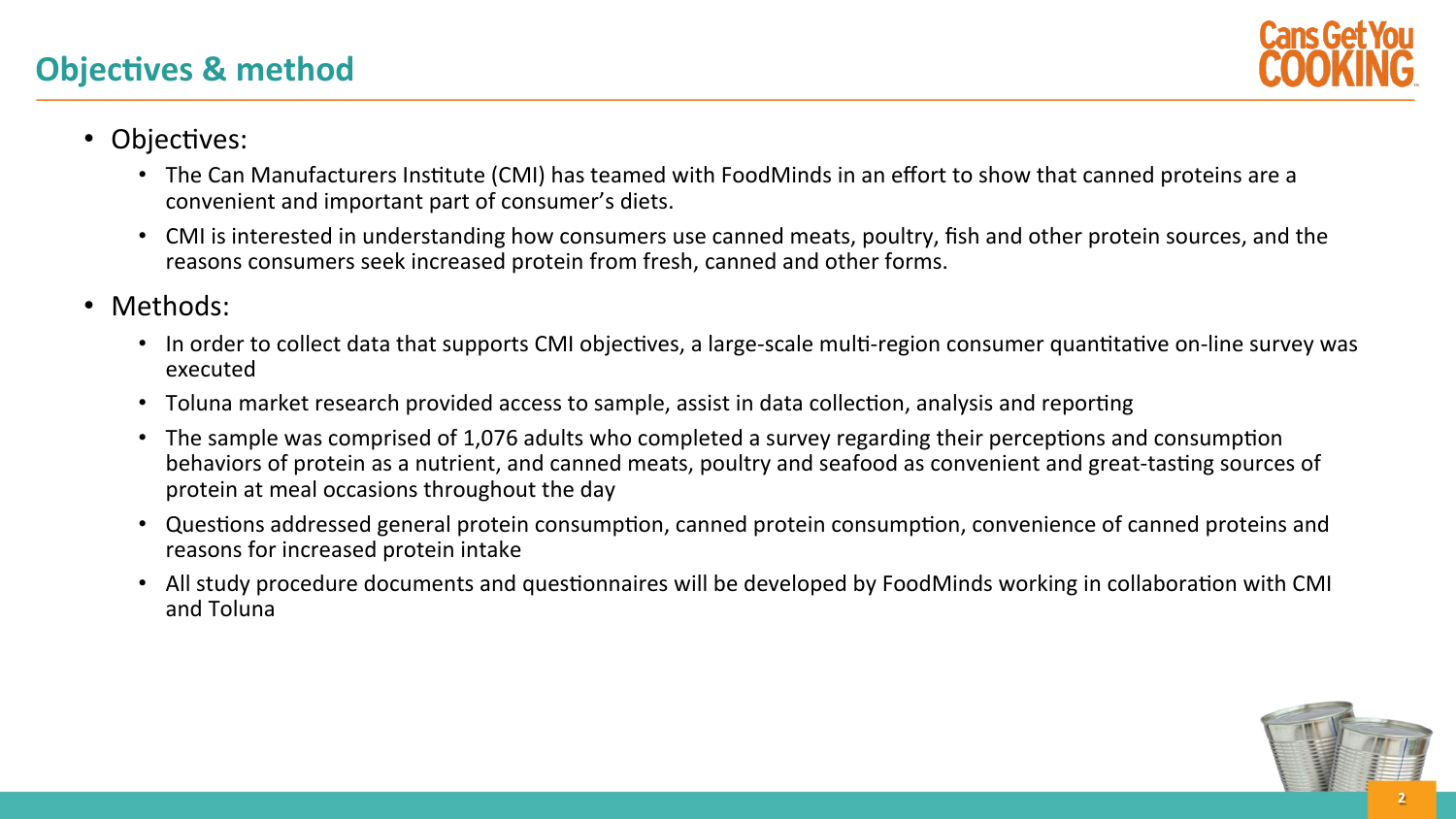

- Eighty-two percent of Americans rate protein as a very or extremely important component of their diet
- Given it's perceived importance, it's not surprising to see that 69% of Americans report eating at least three servings of protein daily
	- The most frequent protein-consuming 20% of Americans report eating six or more servings of protein in an average day





Q: Using the following scale, please let us know how important do you feel protein is in your diet? On average, how many servings of protein do you estimate you consume each day?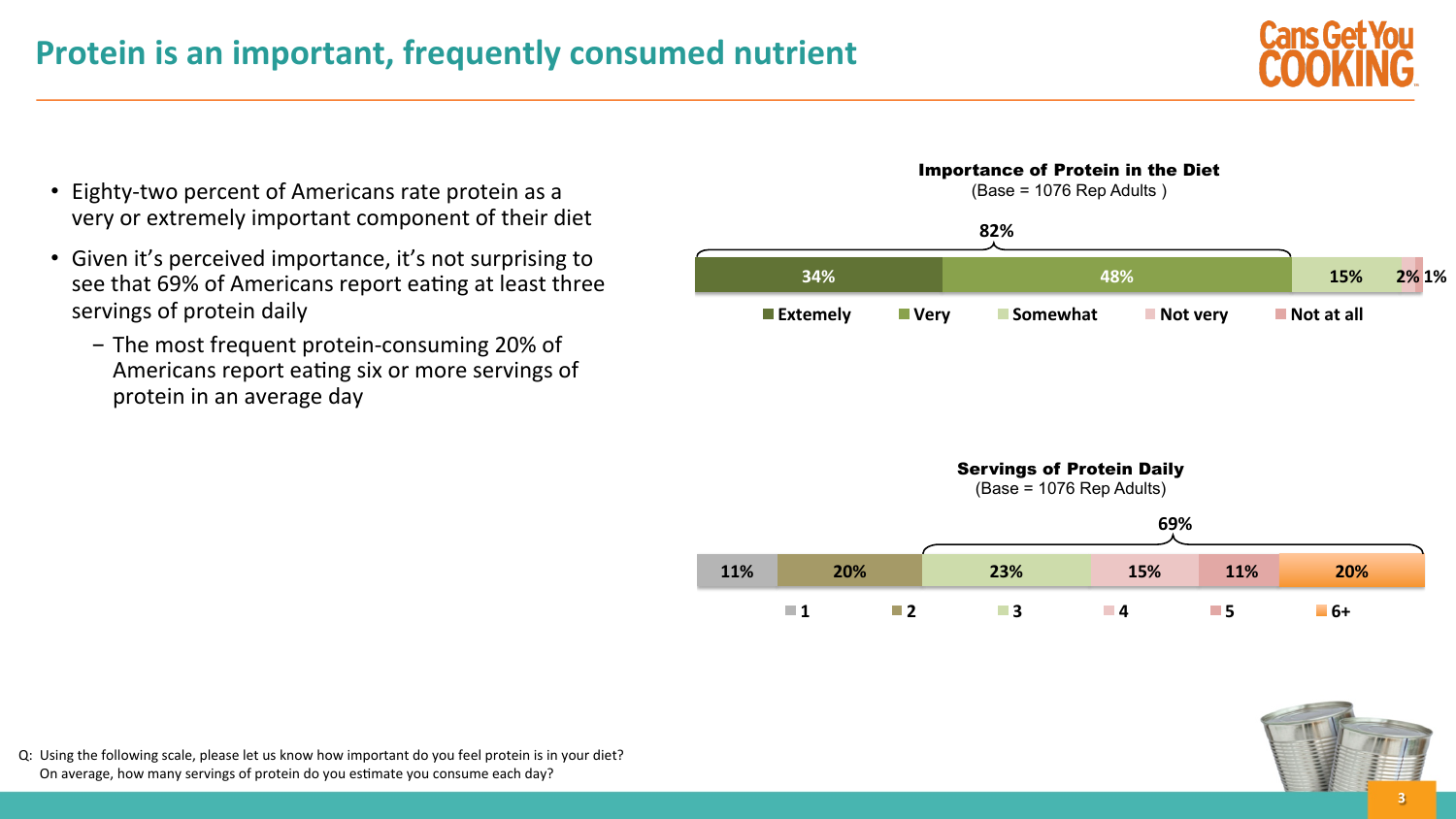# **Incorporating protein throughout the majority of eating occasions is seen by a majority of Americans as delivering a range of important benefits**



- Protein is seen by nearly nine in ten American as delivering a long lasting sense of fullness and satisfaction that
	- $-$  Eighty-nine percent agree that a meal or snack that contains protein, "leaves me feeling more satisfied"
	- Eighty-seven percent agree protein-containing meals and snacks leave them feeling full for a longer period of time
	- Seventy percent also say that they are less likely to snack between meals when they incorporate a protein food into their meals
- For 85% of adults the presence of protein also contributes significantly to taste enjoyment of a meal or snack
- Protein during a meal is also seen by over eight-in-ten Americans as providing energy needed to get them through the morning  $(82%)$ , afternoon  $(84%)$  and evening (82%)
	- Nearly three-fourths (72%) agree that protein in a meal or snack gives them the energy they need
	- Nearly three-fourth (71%) agree protein meals and snacks help them recuperate after a strenuous workout

|                                                                     | <b>Effect of a Meal or Snack that Contains Protein</b><br>$(Base = 1076 Rep adults)$ |     |     |
|---------------------------------------------------------------------|--------------------------------------------------------------------------------------|-----|-----|
| Leaves me feeling more satisfied                                    | 49%                                                                                  | 40% | 89% |
| Leaves me feeling full for longer<br>period of time                 | 49%                                                                                  | 38% | 87% |
| More likely to enjoy the taste                                      | 42%                                                                                  | 43% | 85% |
| Protein at lunch provides energy<br>through afternoon               | 43%                                                                                  | 41% | 84% |
| Protein at breakfast provides energy<br>through morning             | 44%                                                                                  | 38% | 82% |
| Protein at dinner provides energy to<br>keep up with family/friends | 41%                                                                                  | 41% | 82% |
| Gives me energy so I can have a good<br>workout                     | 33%                                                                                  | 39% | 72% |
| Helps me recuperate after strenuous<br>workout                      | 33%                                                                                  | 38% | 71% |
| Less likely to snack between meals                                  | 31%                                                                                  | 39% | 70% |

**Exampletely agree Somewhat agree** 



Q: Rate agreement of the following statements that describe the effect of eating a meal/snack with protein (5 pt scale – Completely / Somewhat agree / Neither agree nor disagree / Somewhat / Completely disagree)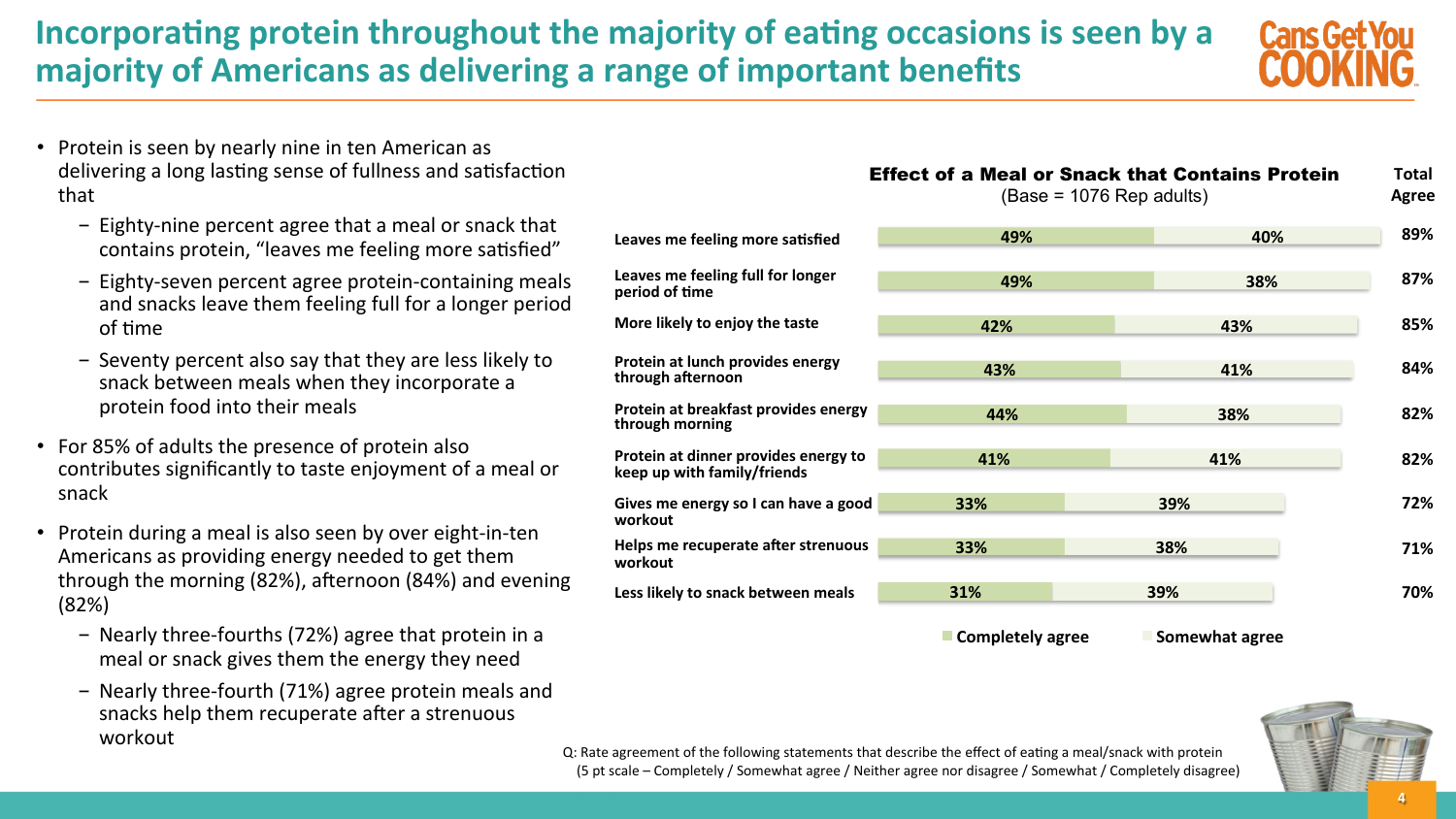**Nearly all Americans say they have consumed some type of canned protein in the** past 30 days, beans and tuna being the most widely consumed canned protein foods



- About two-thirds of Americans claim to have eaten canned tuna (64%) and beans (67%) in the past 30 days
- Other canned proteins  $-$  chicken, meat, dairy, other fish and turkey  $-$  are consumed by less than one-third of Americans
- However, for those consumers that do consume these types of canned protein foods, they play an important role with about two to three cans of these protein foods being consumed in an average week

**91%\$ 9%\$ E** Consumed canned protein in past 30 days **No canned protein in past 30\$days\$**

|                                 | $(Base = 1076 Rep adults)$ | <b>Canned Protein Foods Used in Past 30 Days</b> | <b>Cans used in</b><br>average week | (Base) |
|---------------------------------|----------------------------|--------------------------------------------------|-------------------------------------|--------|
| <b>Beans</b>                    |                            | 67%                                              | 3.0                                 | (709)  |
| <b>Tuna</b>                     |                            | 64%                                              | 2.8                                 | (637)  |
| <b>Chicken</b>                  |                            | 32%                                              | 2.7                                 | (315)  |
| Meat, or meat stews,<br>spreads | 27%                        |                                                  | 3.3                                 | (260)  |
| <b>Dairy</b>                    | 26%                        |                                                  | 3.2                                 | (255)  |
| <b>Other fish</b>               | 19%                        |                                                  | 2.6                                 | (191)  |
| <b>Turkey</b>                   | 13%                        |                                                  | 3.3                                 | (118)  |



Q: Please indicate which of the following types of canned proteins you and your family have consumed in your home in the past month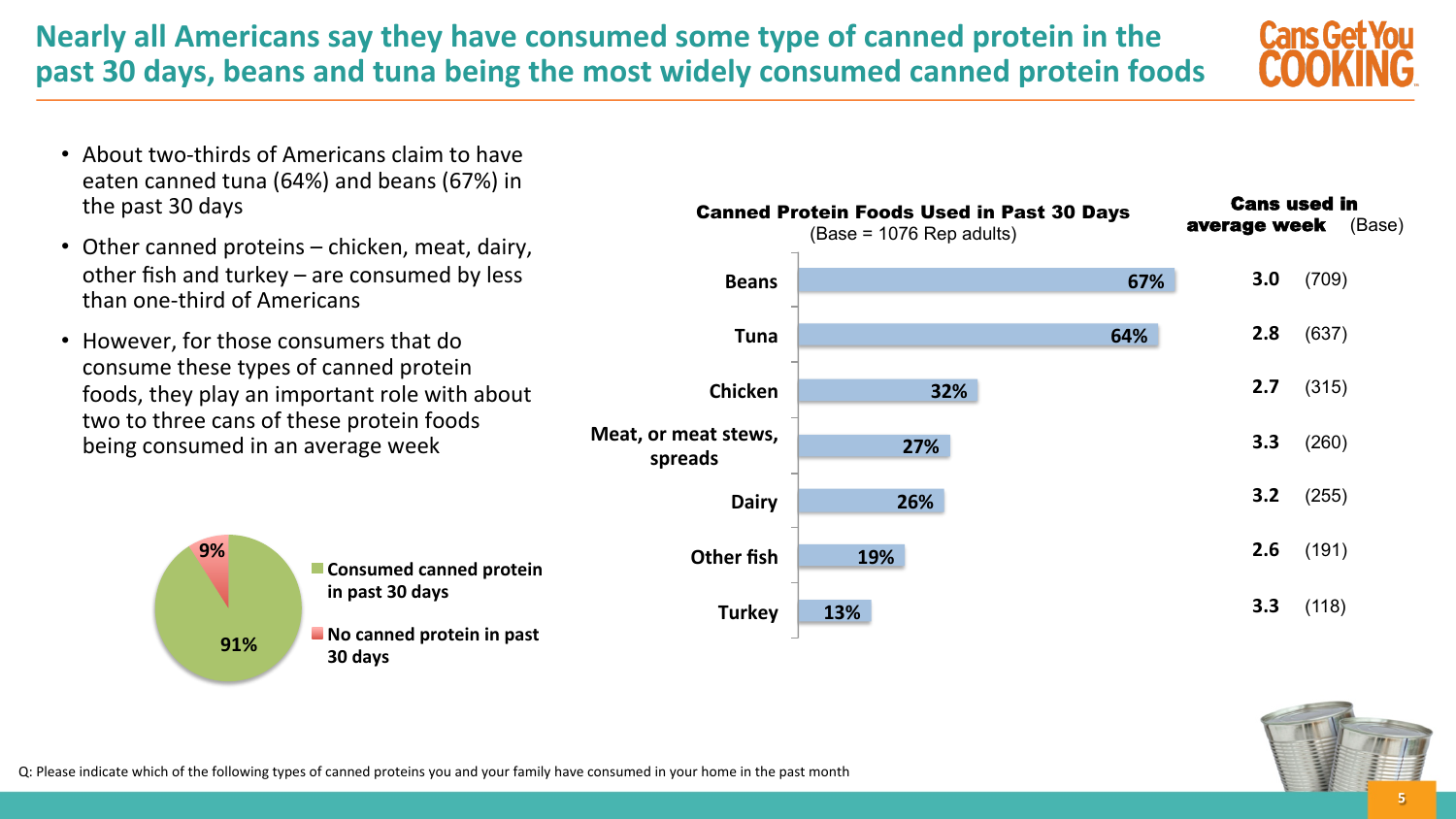# **Consumers perceive a range of benefits associated with canned proteins, offering opportunity to drive incremental consumption**

**quality, fresh protein sources** 



- There is a recognition that canned proteins taste different than their fresh counterparts, but they still can deliver great taste  $-$  particularly when prepared as part of a family-favorite recipe or meal
- The majority of Americans say they have a great tasting  $(81%)$  recipe that they use to prepare one of their family's favorite meals (67%)
- Canned proteins are seen as having distinct advantages over their fresh counterparts in that they can be a better value (74%), are more convenient to prepare (58%), and are more accessible (54%) than fresh
- Canned proteins play an important role as a food-budget-stretcher - a majority of Americans feel that given a limited budget cans help make sure families get enough protein (63%) and canned proteins can be a better value than fresh because they do not spoil (74%)

| <b>Perceptions of Meals Prepared with Canned Proteins</b>                                                                                |     |     |     |                     |
|------------------------------------------------------------------------------------------------------------------------------------------|-----|-----|-----|---------------------|
| (Base = 951 adults who have consumed canned protein in past month)                                                                       |     |     |     | Total               |
| Although canned proteins taste different than fresh, they still taste<br>great, especially when used within a favorite recipe.           | 33% |     | 48% | <b>Agree</b><br>81% |
| Canned proteins can be a much better value than fresh because<br>they don't spoil and are easy to store until needed.                    | 26% | 48% |     | 74%                 |
| Although canned proteins taste different than their fresh<br>counterparts, they still taste great.                                       | 28% | 46% |     | 74%                 |
| Dishes that I make with these types of canned proteins are some<br>of my, and my families favorite meals                                 | 26% | 41% |     | 67%                 |
| Canned proteins can be just as nutritious as fresh proteins.                                                                             | 25% | 41% |     | 66%                 |
| Given my limited budget, canned proteins help me and my family<br>get enough protein                                                     | 29% | 34% |     | 63%                 |
| Given my hectic schedule, canned proteins help me and my family<br>get enough protein                                                    | 25% | 35% |     | 60%                 |
| It's more convenient to cook with canned proteins than with fresh.                                                                       | 26% | 32% |     | 58%                 |
| Canned proteins play an important role in my, and my family's diet<br>because I have limited access to stores that sell affordable, high | 22% | 32% |     | 54%                 |

**Exampletely agree # Somewhat Agree** 

Q: Rate agreement of the following statements about canned sources of protein such as tuna, chicken, meat, and beans (5 pt scale – Completely / Somewhat agree / Neither agree nor disagree / Somewhat / Completely disagree)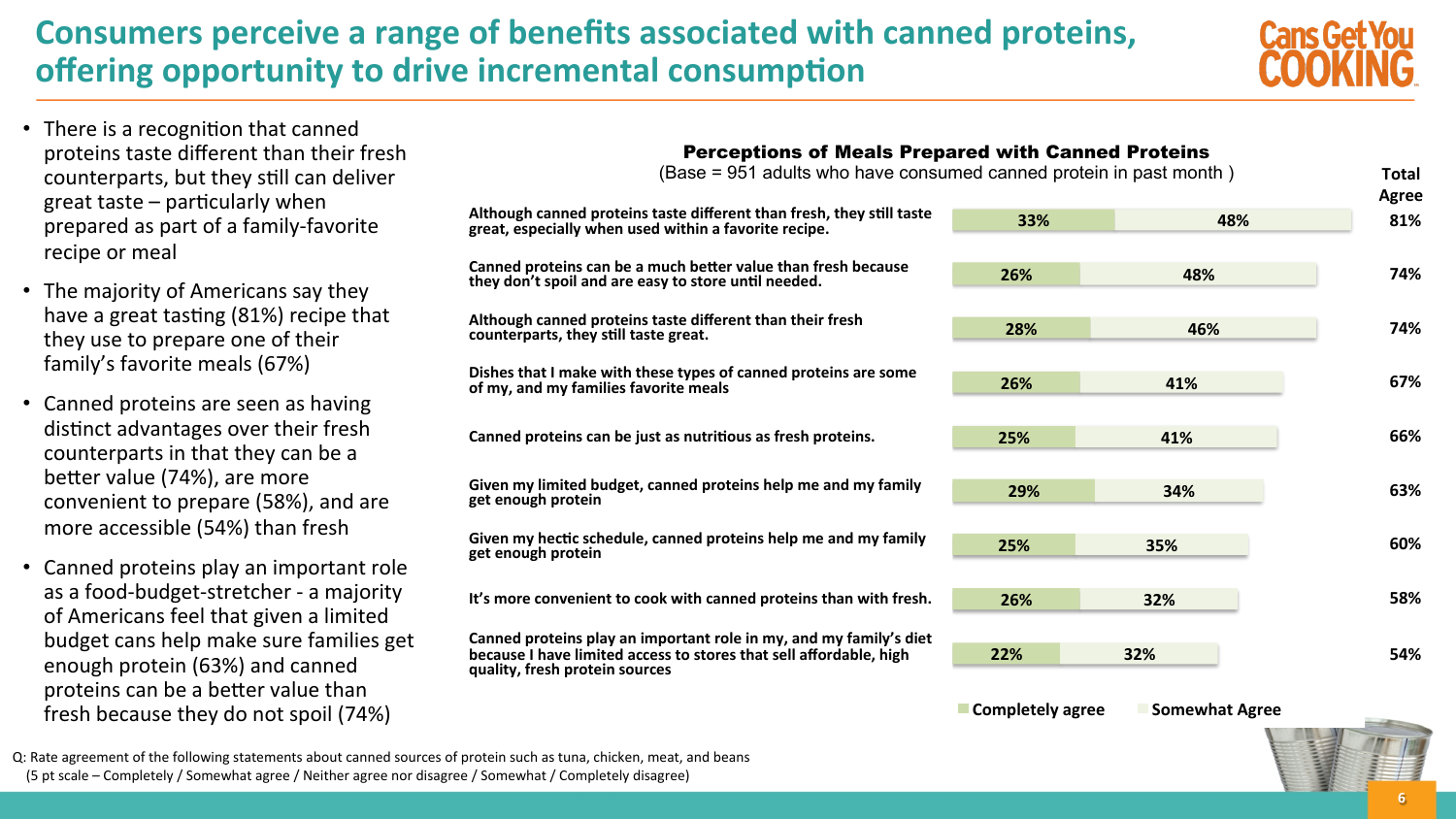Q: On average what percentage of these protein foods are from canned, frozen, fresh or some other form?

### Although canned proteins are widely consumed, they account for a small proportion of all protein eaten, relative to fresh

- Cans play the biggest role in contributing two important forms of under-consumed sources of  $protein$  – beans and fish
	- Legume and seafood protein sources are identified by Dietary Guidance as healthy sources of protein that Americans should be incorporating into their diets with greater frequency
- About 6% of the volume of most frequently consumed protein foods (dairy, beef and poultry) are sourced from cans
	- $-$  The wide penetration of canned proteins, but relatively small share of total protein intake, suggest that canned proteins play the important, secondary supporting role as the convenient and easy-to-prepare meal or center-of-the-plate item

#### Distribution of Protein Foods by Form

(Base = 1076 rep adults)





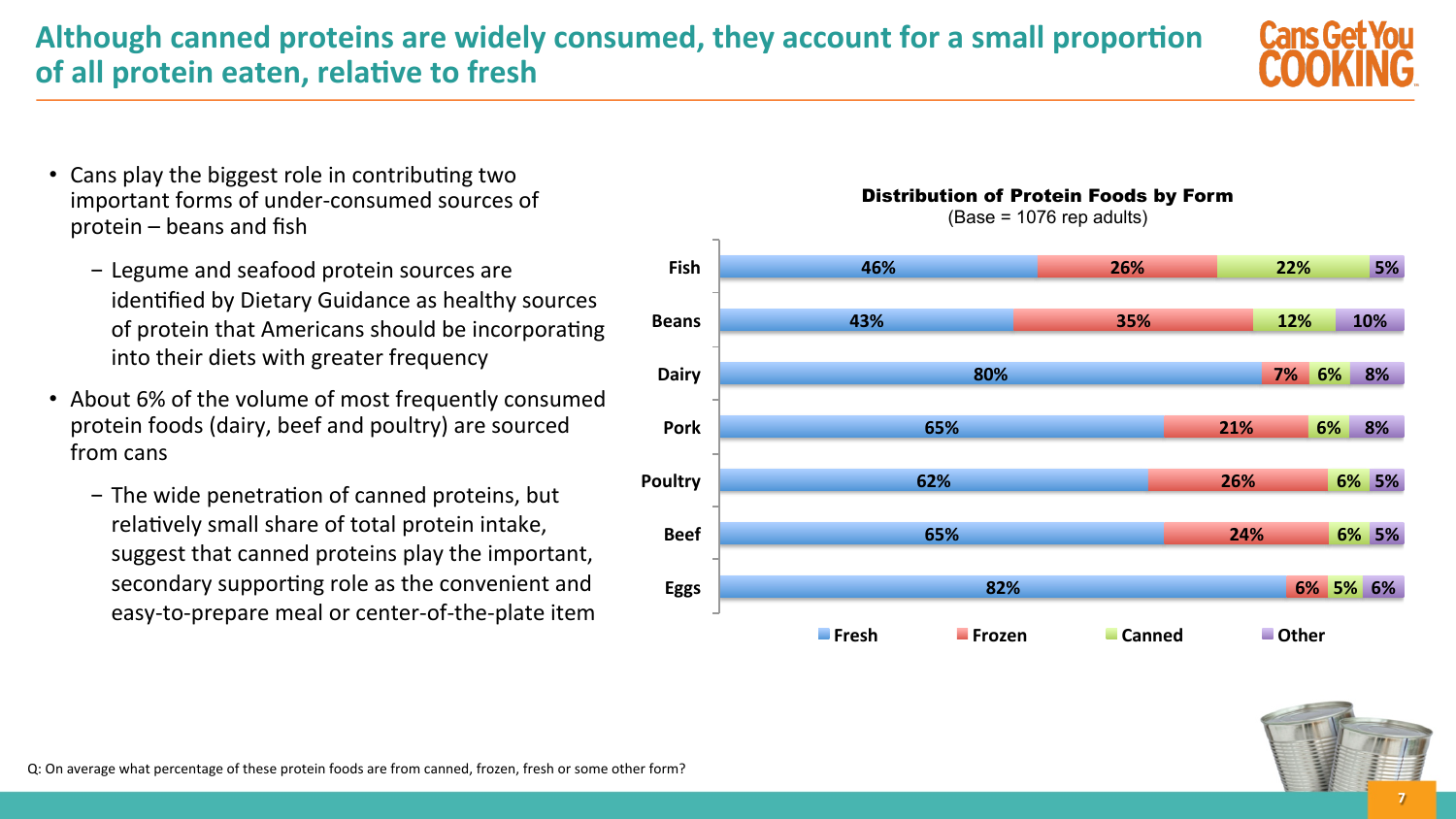# **Convenient meals and snacks are by far the most important drivers of canned protein consumption**



- The four "dishes" that American's are most likely to consume using canned protein involve zero or minimal preparation:
	- Sandwich
	- Plain, out of the can
	- $-$  In a lettuce salad
	- On crackers or nacho chips
- The most popular dishes that involve a recipe or some moderate level of preparation include casseroles and pot pies, soups and also as the "center-ofthe-plate," accompanied with rice or pasta

#### Intent to Add Canned Proteins to Meals & Dishes in Next Month

(Base = 951 respondents who have consumed any canned protein in past month)

|                                                  | <b>Fish</b> | <b>Poultry</b> | <b>Meat</b> |
|--------------------------------------------------|-------------|----------------|-------------|
| Sandwich                                         | 52%         | 38%            | 20%         |
| Plain, out of the can                            | 31          | 19             | 16          |
| In lettuce salad                                 | 30          | 27             | 14          |
| On crackers, nachos, chips                       | 27          | 21             | 23          |
| Casserole or pot pie                             | 25          | 31             | 21          |
| With pasta                                       | 23          | 29             | 17          |
| With rice                                        | 22          | 30             | 18          |
| <b>Wraps</b>                                     | 22          | 27             | 13          |
| One-dish skillet meals                           | 19          | 25             | 18          |
| In dip                                           | 19          | 21             | 13          |
| In a soup                                        | 17          | 32             | 20          |
| Tacos, enchiladas, quesadillas                   | 16          | 21             | 17          |
| Don't eat this form of protein<br>in these meals | 19          | 30             | 39          |